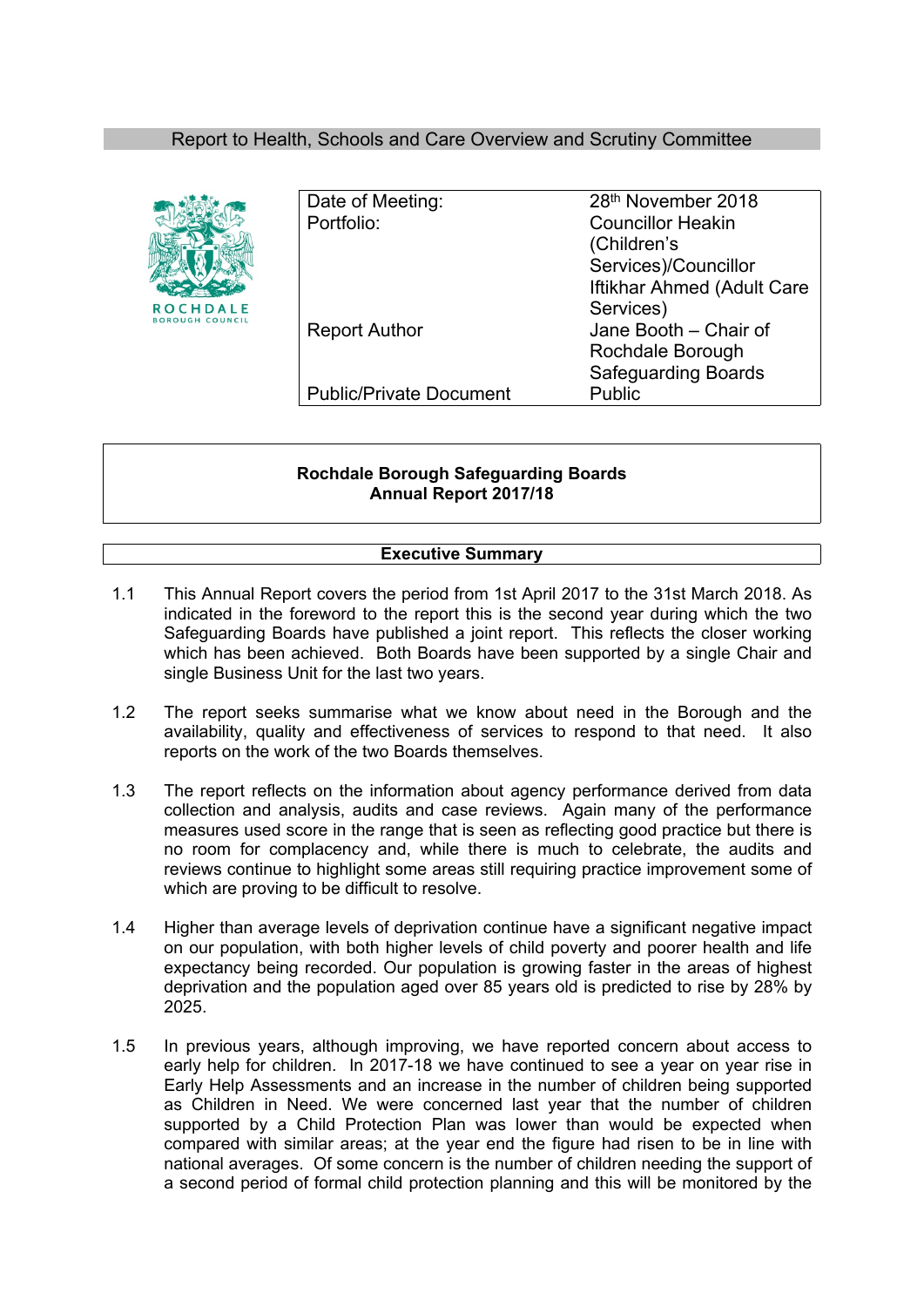Board in the coming year.

- 1.6 In respect of adult services, the ageing population profile is linked to increasing need for care and support. The pressures on providers of care and support continue to be well-documented nationally. Here in Rochdale we continue to be fortunate to have a majority of providers whose services are rated as good and a recorded rate of 90% of service users saying they feel safer as a result of the services they have received.
- 1.7 Priorities for the Boards for 2018-19 are set out in the Business plan appended to the Annual Report.

#### **Recommendation**

2.1 Cabinet and Overview and Scrutiny Committee consider and approve the RBSB Annual Report 2017/18 to enable publication.

### **Reason for Recommendation**

3.1 To support and continue effective partnership between RBSB and relevant Boards within the Borough

### **Key Points for Consideration**

- 4.1 We identified a number of challenges in last year's Annual Report and we have sought to identify how well agencies have responded to the challenges set in 2017-18 and to draw out the challenges for 2018-19.
	- Early help for children and families:- we have seen a significant increase in the number of Early Help assessment being completed in 2018-19.
	- Recognition of the signs of neglect and evidence of effective responses:- the neglect strategy has been refreshed and new tools to support good practice identified; these are now being rolled out and we will monitor the outcome. It is fair to say that we have not seen the progress we hoped for to date and neglect remains a significant concern.
	- Staff confidence and competence in responding effectively to the ever increasing complexity of safeguarding issues including such things as modern slavery and human trafficking and child criminal exploitation:– we have continued to develop our responses to these complex areas of work, are now taking an all-age approach; it is the case that Rochdale is seen as leading the way across GM in adopting strategic approaches to multi-agency working on these agendas. The Board recently held a well-attended conference showcasing good practice and improving practitioner understanding. Our training courses have been updated.
	- On-line safeguarding risks and financial abuse:- we recognised the potential benefits of technology but this was coupled with an awareness of on-line safeguarding risk and the additional vulnerability of specific groups – we have improved responses to financial abuse and ran a successful local campaign to raise awareness with involvements from the banking sector.
	- Delay in processing Deprivation of Liberty applications:- we recognised that there was insufficient resource to meet the demand – this remains the case and mirrors the position nationally.
- 4.2 The pressures on all agencies in terms of capacity and resources have continued.